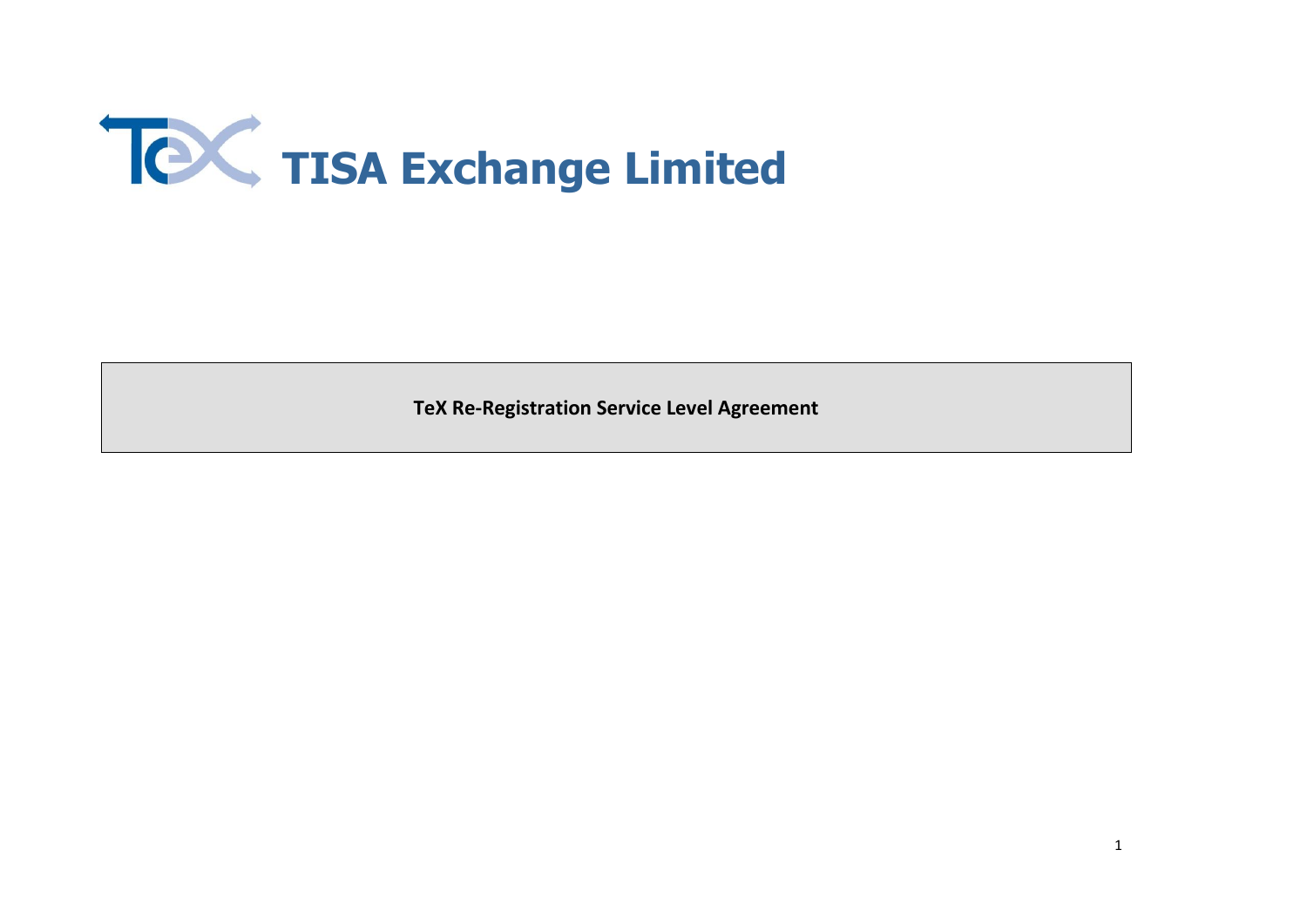## **Document History**

| <b>Version Number</b> | <b>Date</b>     | <b>Comments</b>                                                                                                                                                                                                                                             |
|-----------------------|-----------------|-------------------------------------------------------------------------------------------------------------------------------------------------------------------------------------------------------------------------------------------------------------|
| 1.0                   | 4 April 2012    |                                                                                                                                                                                                                                                             |
| 2.0                   | 14 Jan 2013     | This version incorporates the changes to v1.0 that have been agreed by the<br>TeX Special Advisory Council.                                                                                                                                                 |
| 3.0                   | 15 July 2013    | Updates on scope and due diligence as agreed by TeX SLA Advisory Council.                                                                                                                                                                                   |
| 3.1                   | 24 July 2013    | Pensions removed from scope.                                                                                                                                                                                                                                |
| 3.2                   | 20 January 2014 | Pensions included in scope following Board decision.                                                                                                                                                                                                        |
| 3.3                   | 5 February 2014 | Pensions specific SLA defined.                                                                                                                                                                                                                              |
| 3.4                   | 16 June 2015    | Minor updates as agreed by TeX Ops Counciil.                                                                                                                                                                                                                |
| 3.5                   | 9 July 2015     | TeX register section added                                                                                                                                                                                                                                  |
| 4.0                   | 14 July 2016    | Changed UKFMPG to UKETRG, wording changes to ISA types to state follows<br>UKETPG definition, wording changes to allow non-UK investment fund<br>transfers as long as UKETRG followed. section 1.4.2 new definition added,<br>Section 6 three changes made. |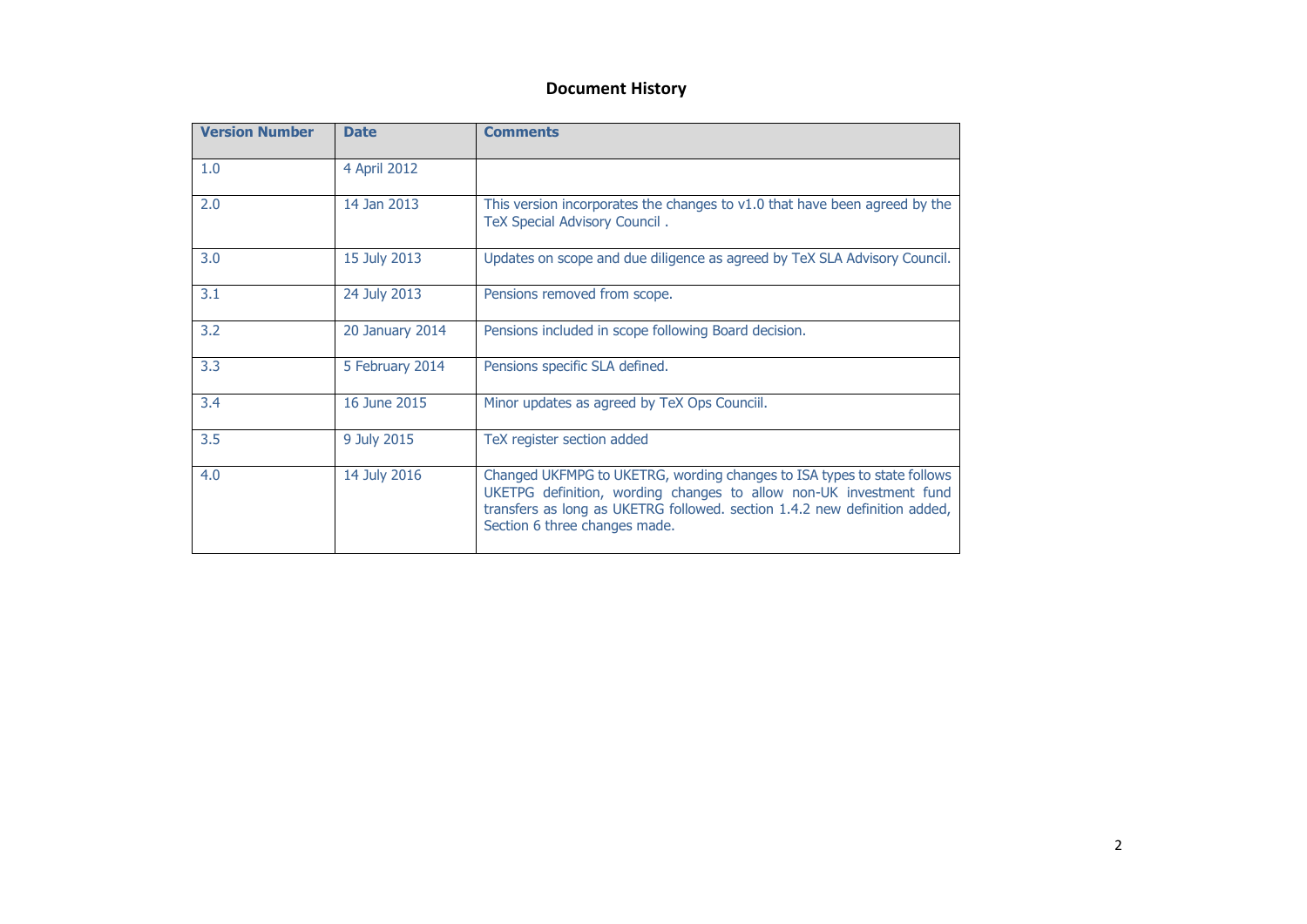# **Table of Contents**

| Introduction and structure |  |
|----------------------------|--|
|                            |  |

# **Part A – Service Levels and Standards**

| 1.             | Scope                                  |    |
|----------------|----------------------------------------|----|
| 2.             | Messaging Standards and Components     | 6  |
| 3.             | Interpreting the Service Levels        |    |
| 4.             | Service Levels                         | 8  |
| 5.             | <b>Exception Handling</b>              | 11 |
| 6.             | <b>Tex Register</b>                    |    |
| 7 <sub>1</sub> | Changes to the Service Level Agreement |    |

# **Part B – Guidance Notes**

| 8.  | <b>Statement of Objective</b>     | 13 |
|-----|-----------------------------------|----|
| 9.  | <b>Messaging Components</b>       | 13 |
| 10. | <b>Quality Standards</b>          | 13 |
| 11. | Assumptions/Principles            | 14 |
| 12. | Monitoring of Standards           | 14 |
| 13. | Service Level Illustration        | 15 |
| 14. | Discovery and Completion Messages | 15 |
| 15. | <b>Exception Handling</b>         | 16 |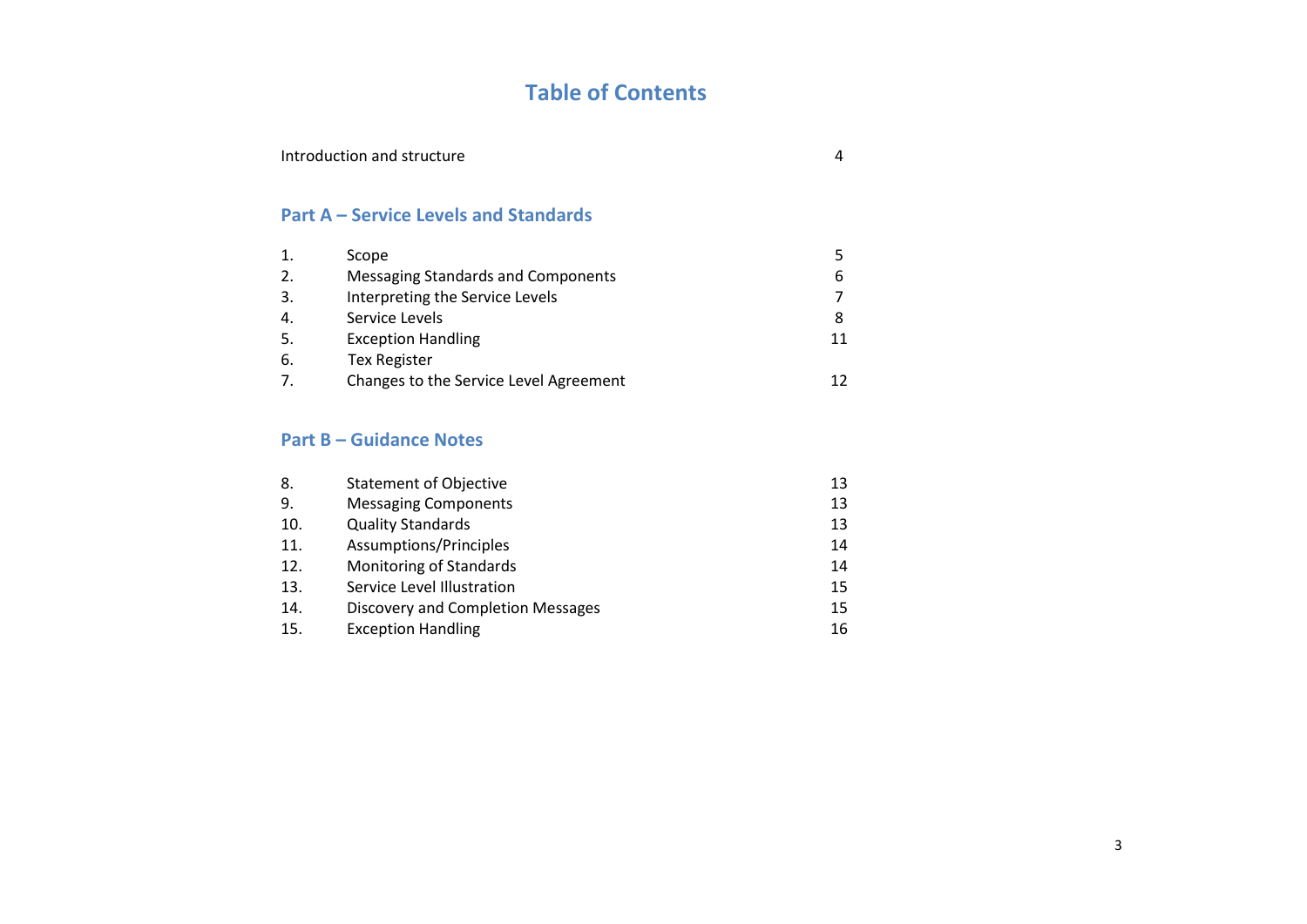#### **Introduction and structure**

This document is the SLA that is referred to in, and forms part of, the TISA Exchange Limited ("TeX") Membership Agreement. This document is to be read in conjunction with the rest of the Membership Agreement, but in particular the Contract Terms and the Glossary.

The provisions of Clause 3 (Order of Precedence) of the By-laws will apply to any conflict or inconsistency between this SLA and another part of the Membership Agreement.

Unless otherwise stated, capitalised terms have the meaning given to them in the Glossary. The other documents forming part of the Membership Agreement refer to "Asset Manager", but this SLA refers to "Fund Manager": this is simply because "Fund Manager" is the term used in the UKETRG guidance referred to in section [2.2,](#page-5-0) and the term is used in this SLA in relation to processes detailed in the UKETRG guidance.

All references to times are to GMT or BST, whichever applies at the time.

Part A of this document is legally binding on Members and TeX and sets out the Service Levels and Standards. Part A should be read in conjunction with Part B, which sets out non-binding guidance notes (including guidance on the scope and objectives of this document) to assist Members. Part A will take precedence if there is any conflict or inconsistency between any of the provisions in Part A and the guidance notes in Part B.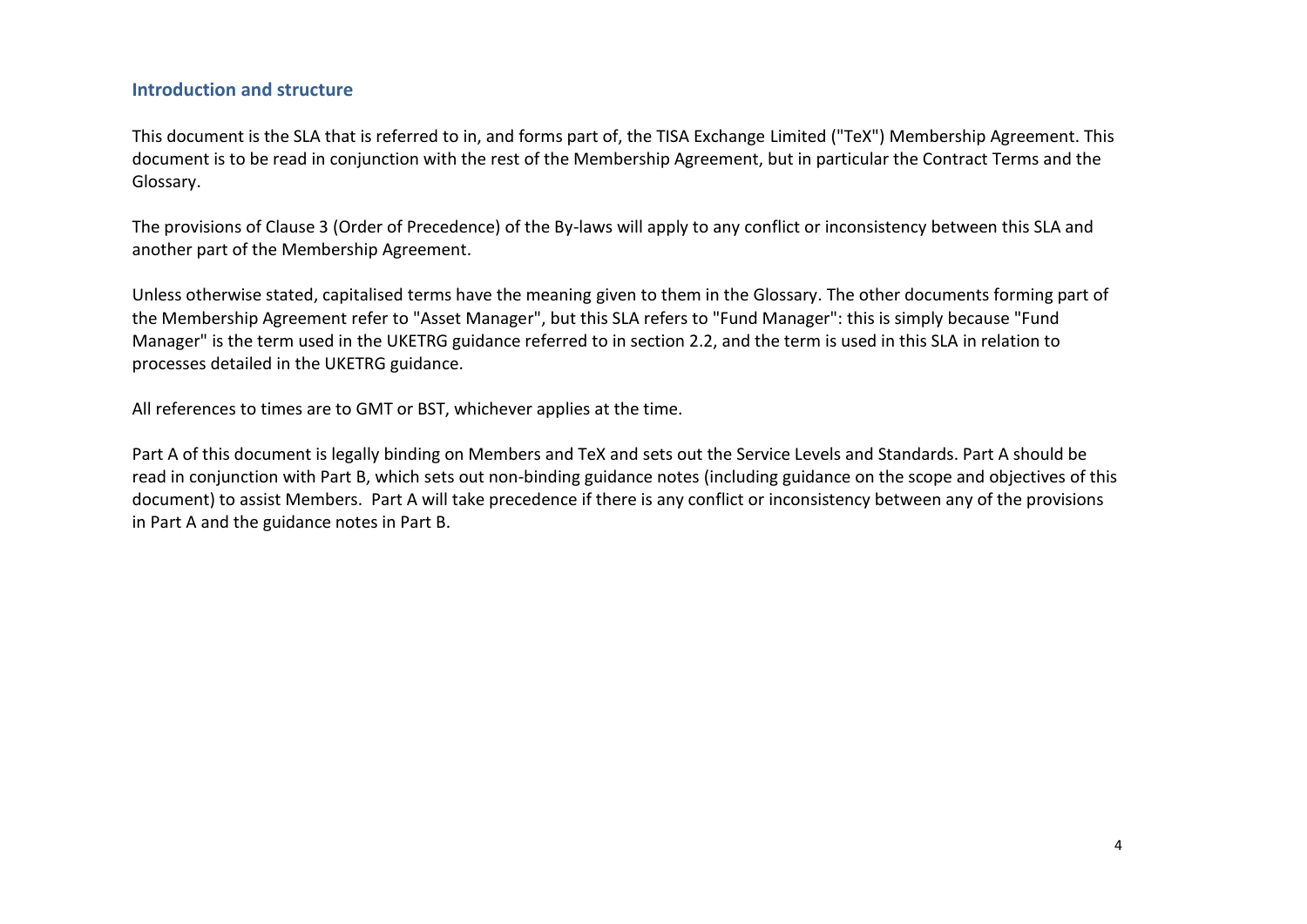# **PART A - Service Levels and Standards**

## **1. Scope**

1.1. This SLA applies to the transfer of portfolios of assets between Participants where those Participants are Members of TeX and have previously mutually agreed to support such transfers. An entity will be admitted to membership of TeX only after TeX (or the operator on TeX's behalf) have undertaken the new applicant checks defined in the TeX By-laws. Members are responsible for undertaking any additional due diligence relating to other Members necessary to satisfy their own risk and compliance requirements and are not obliged to respond to requests or instructions from a given Member within the TeX process or this SLA unless and until this is complete. The use of the term Participant in this document implies that the relevant due diligence has been successfully completed.

#### 1.2. This SLA covers:

- 1.2.1. The discovery and transfer of portfolios of assets (assets as detailed in Section [1.2.2\)](#page-4-0) within customer accounts of type:
	- General Investment Account (where assets are not held in a tax wrapper)
	- Individual Savings Accounts, (as defined by UKETRG)
	- UK pensions excludingany containing safeguarded benefits as defined in section 48(8) of the Pension Schjemes Act 2015
- <span id="page-4-0"></span>1.2.2. The discovery and transfer of portfolios containing assets of type:
	- UK investment funds (as defined by the UKETRG)
	- Any other type of asset including but not limited to equities, exchange traded funds, cash deposits, bonds, Trustee Investment Plans and property
- 1.2.3. The re-registration with the underlying registrar of assets of type:
	- UK investment funds (Non UK investment funds maybe transferred using this SLA but must use the UKETRG market practice stantards)
- 1.3. The scope of the service offered by each Participant will be recorded on the Register of Members.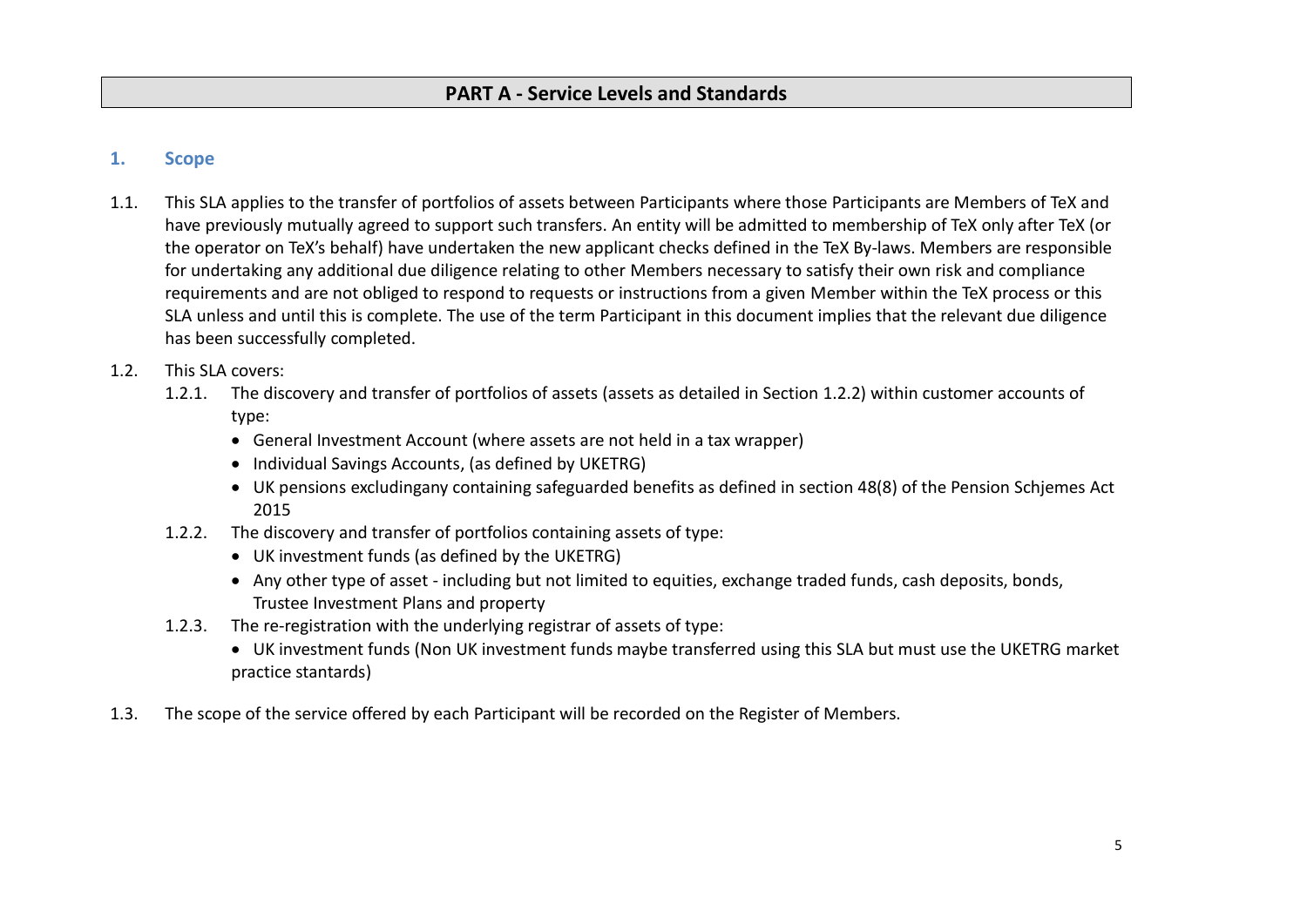- 1.4. The following are outside the scope of this SLA:
	- 1.4.1. Any transfer involving a change of beneficial owner
	- 1.4.2. Any pensions containing safeguarded benefits as defined in section 48(8) of the Pension Schemes Act 2015.
	- 1.4.3. The re-registration of assets other than UK investment funds, which do not follow and use UKETRG standards.
	- 1.4.4. Advisor/investor initiation or communication, as each firm will employ their own account set-up and front-end processes.
- 1.5. The FCA has stated that transfers between nominees should be conducted within a "reasonable time" and this document defines service levels that are considered to be reasonable.
- 1.6. Whilst Participants are encouraged to support electronic messaging, this SLA applies to Participants communicating electronically and manually (e.g. via the postal service). In the case of manual communication the SLA defines the duration of Participants processes and excludes the time taken for the message to be delivered.

# **2. Messaging Standards and Components**

- <span id="page-5-2"></span>2.1. Participants will communicate between one another using a set of portfolio transfer messages as follows:
	- 2.1.1. Where messages are sent and received by clients of the same system (see section [9.3\)](#page-13-0) they may be in the format used by that system as long as they achieve the relevant business intention.
	- 2.1.2. Where systems providers have bespoke links between them, and both Participants agree to exchange re-registration messages via these links, the messages may be transmitted in any format agreed between the systems providers as long as they achieve the relevant business intention.
	- 2.1.3. In all other cases where messages are sent outside a system they must comply with the ISO 20022 standard as reflected in the UKETRG guidance referred to in section [2.2.](#page-5-0)
- <span id="page-5-0"></span>2.2. Market practices and messaging standards have been prepared by the UK Electronic Transfers & ReRegistration Group (UKETRG) based on the ISO 20022 standard. Adoption of UKETRG standards is subject to periodic review and approval by TeX Members. The versions of UKETRG standards that apply to TeX Participants will be listed on the TeX website.
- 2.3. Where there are any points of disagreement between this document and the UKETRG then this document takes precedence.
- <span id="page-5-1"></span>2.4. The use of Discovery Messages by an Initiating Participant is not mandatory but if a Discovery Message is received by a Non-Initiating Participant that Participant must respond in accordance with the Service Levels.
- 2.5. Manual communication: Where Participants are sending transfer messages electronically, all correspondence that would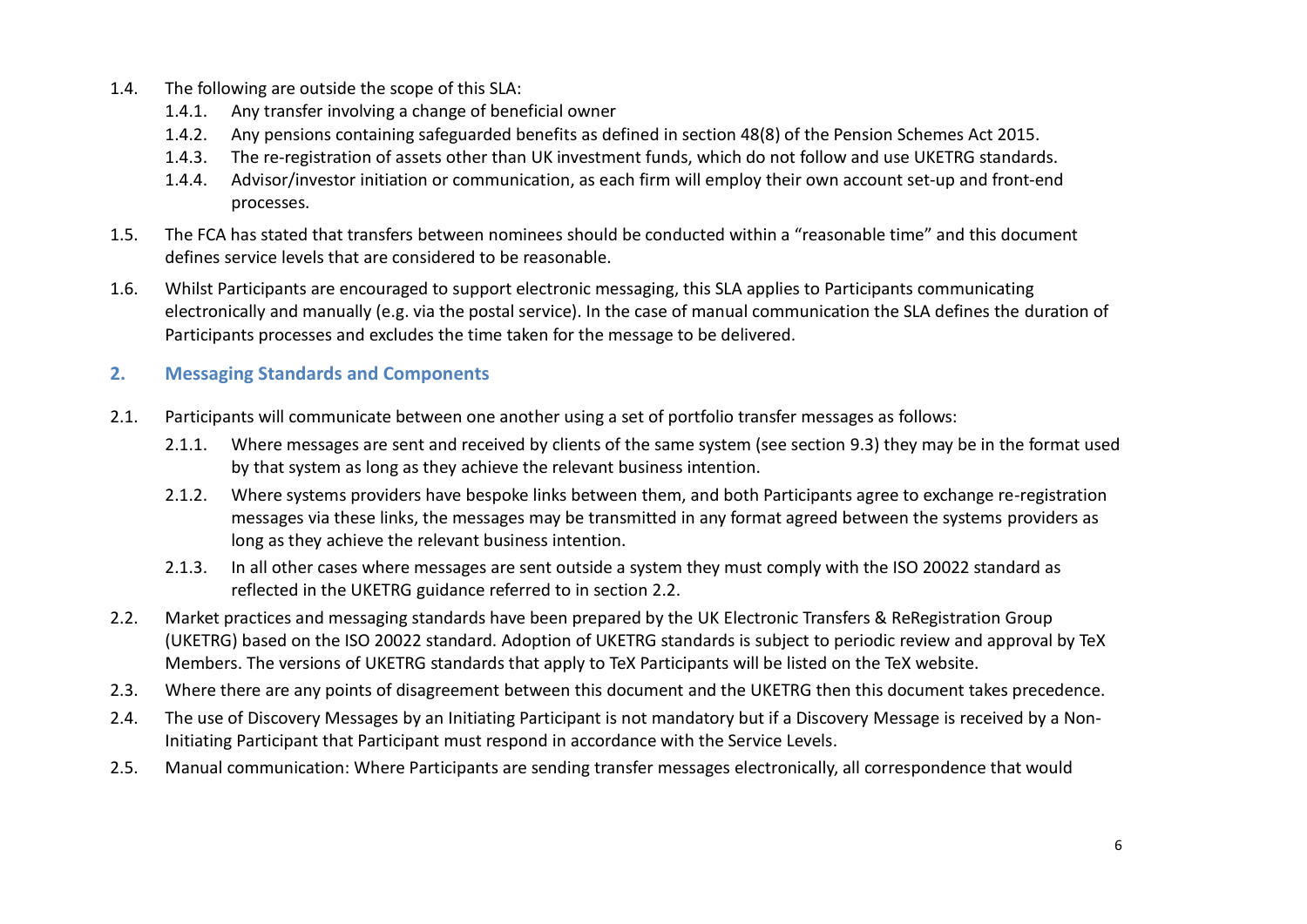otherwise be sent between the Participants by post or fax must be suppressed. This does not affect the provisions of clause 6.3.2 of the Contract Terms, which allow Participants to communicate non-electronically where there is an Exceptional Circumstance.

2.6. Where the relevant Participants have an established electronic messaging capability, all instructions and correspondence related to the transfer (as defined by the UKETRG)market practices ) must be sent electronically unless otherwise agreed between the counterparties.

#### **3. Interpreting the Service Levels**

- 3.1. As defined in the Glossary, a "Business Day" is any day on which the London Stock Exchange is open for business.
- 3.2. For the purposes of section [4,](#page-7-0) a reference to a message being sent "**within 1 Business Day**" means that it must be sent on or before 17.30 on the next following Business Day, provided that the event triggering the start of the Service Level occurs (or is deemed to have occurred, for example in the case of deemed receipt of a message) on or before 17.30 on a Business Day.

If the trigger event occurs or is deemed to have occurred (a) between 17.31 and 00.00 on a Business Day or (b) on a day other than a Business Day, then the trigger event will be treated as having occurred on the next following Business Day. A reference to "within 2 Business Days" will be interpreted accordingly.

For example: (1) a portfolio transfer instruction received at 17.30 on Monday must, under the 1-Business Day Service Level, be confirmed or rejected or acknowledged on or before 17.30 on Tuesday; (2) a portfolio transfer instruction received at 10.00 on Friday, where the following Monday is not a Business Day, must be confirmed or rejected or acknowledged on or before 17.30 on Tuesday; (3) a portfolio transfer instruction received at 17.45 on Wednesday will be treated as having been received on Thursday, and therefore must be confirmed or rejected or acknowledged on or before 17.30 on Friday.

3.3. Any Business Day on which a Member's business continuity plan has had to be instigated for any reason (including through a loss of connectivity or natural disaster) does not count when assessing that Member's performance against the Service Levels. This does not affect a Member's obligations in relation to an Event of Force Majeure under the By-laws.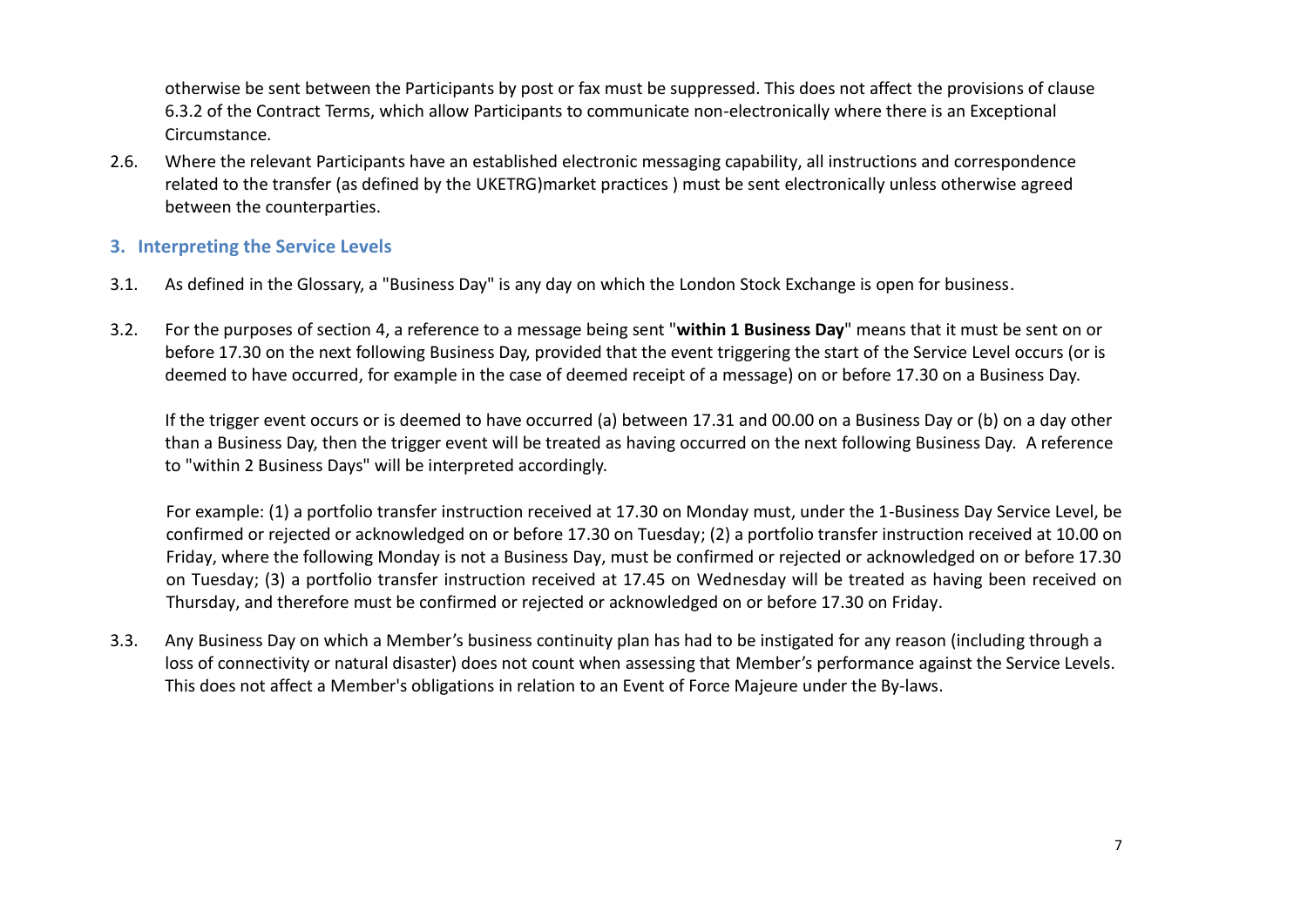## <span id="page-7-0"></span>**4. Service Levels**

| <b>Phase</b>                                                          | <b>Message</b><br>Component           | <b>Process Owner</b>                                                                                                                                                                                                                                                                                                                                                                                                              | <b>Service</b><br>Level                                                                                               |
|-----------------------------------------------------------------------|---------------------------------------|-----------------------------------------------------------------------------------------------------------------------------------------------------------------------------------------------------------------------------------------------------------------------------------------------------------------------------------------------------------------------------------------------------------------------------------|-----------------------------------------------------------------------------------------------------------------------|
| Discovery<br>(Optional<br>phase, but<br>subject<br>to<br>section 2.4) | Information<br>Response               | Trigger: The Acquiring Party requests information concerning the<br>product and assets that the Customer wishes to transfer.<br>The Ceding Party will validate the request and return a list of<br>$\blacksquare$<br>assets/cash and quantities held by the Customer.                                                                                                                                                             | Within 1 Business Day after<br>receipt of the Discovery Message<br>Within 2 Business Days for<br>pensions             |
| Portfolio<br>Transfer                                                 | Portfolio<br>Transfer<br>Confirmation | Trigger: The Acquiring Party instructs which assets are to be transferred<br>and which assets are to be sold and transferred as cash.<br>For all transfers other than Customer to Nominee:<br>The Ceding Party will validate the instruction and confirm that it<br>will proceed as requested.<br>For Customer to Nominee transfers:<br>No service level applies to portfolio transfer confirmations from<br>the Acquiring Party. | Within 1 Business Day after<br>receipt of the Portfolio Transfer<br>Request<br>Within 2 Business Days for<br>pensions |
| Asset<br>Transfer                                                     | Transfer Out<br>Instruction           | Trigger: The Ceding Party sends a portfolio transfer confirmation<br>message.<br>For all transfers other than Customer to Nominee:<br>Where assets are to be re-registered, the Ceding Party will instruct<br>the relevant Fund Manager/Registrar.<br>For Customer to Nominee transfers:<br>No service level applies to transfer out instructions from the                                                                        | Within 1 Business Day after<br>sending the Portfolio Transfer<br>Confirmation                                         |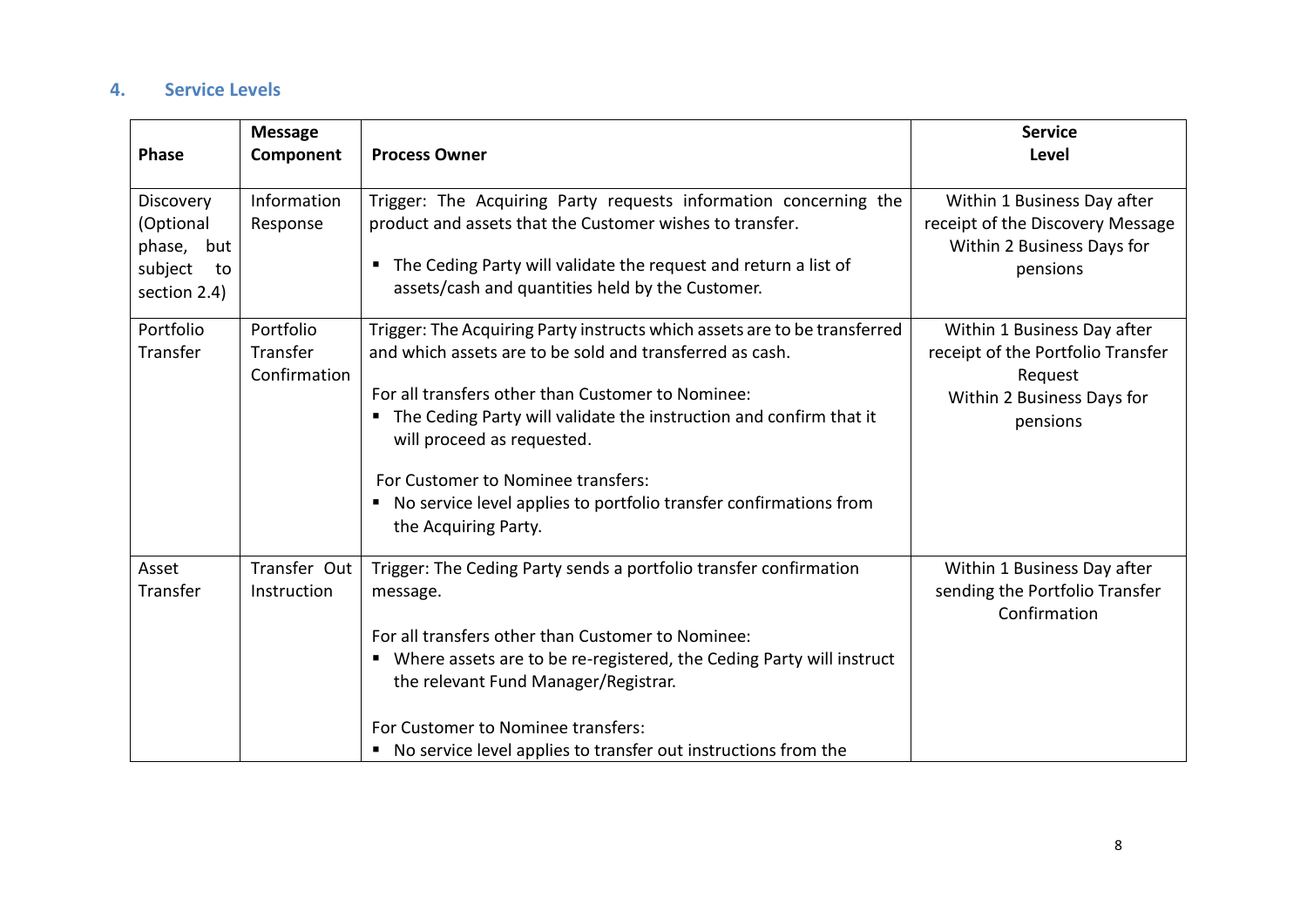| <b>Phase</b>      | <b>Message</b><br>Component        | <b>Process Owner</b>                                                                                                                                                                                                                                                         | <b>Service</b><br>Level                                                    |
|-------------------|------------------------------------|------------------------------------------------------------------------------------------------------------------------------------------------------------------------------------------------------------------------------------------------------------------------------|----------------------------------------------------------------------------|
|                   |                                    | Acquiring Party.                                                                                                                                                                                                                                                             |                                                                            |
| Asset<br>Transfer | Transfer<br>In/Out<br>Confirmation | Trigger: The Fund Manager receives a transfer out instruction.<br>For all transfers other than Customer to Nominee:<br>The Fund Manager will update the fund register and notify the<br>٠<br>Ceding Party of the transfer out and the Acquiring Party of the<br>transfer in. | Within 2 Business Days after<br>receipt of the Transfer Out<br>Instruction |
|                   |                                    | For Customer to Nominee transfers:<br>The Fund Manager will update the fund register and notify the<br>٠<br>Acquiring Party of the transfer in.                                                                                                                              |                                                                            |
| Redemption        | Redemption<br><b>Process</b>       | Trigger: The Acquiring Party instructs which assets are to be redeemed<br>and transferred as cash.                                                                                                                                                                           | Within 1 Business Day after<br>receipt of the Portfolio Transfer           |
|                   |                                    | For all transfers other than Customer to Nominee:<br>" The Ceding party will place redemption instructions through their<br>normal dealing process.                                                                                                                          |                                                                            |
|                   |                                    | For Customer to Nominee transfers:<br>No service level applies to redemptions from the Acquiring Party.<br>п                                                                                                                                                                 |                                                                            |
| Cash<br>Transfer  | Payment<br>Advice                  | Trigger: A payment is made from the Ceding Party to the Acquiring<br>Party relating to the proceeds of asset redemptions and/or the transfer<br>of uninvested cash held in the portfolio.                                                                                    | No later than 17.30 on the day of<br>payment                               |
|                   |                                    | The Ceding Party will send a payment advice to the Acquiring Party.<br>п<br>The payment advice must identify the payer, the Customer and the<br>transfer reference, the amount and the date the payment is sent.                                                             |                                                                            |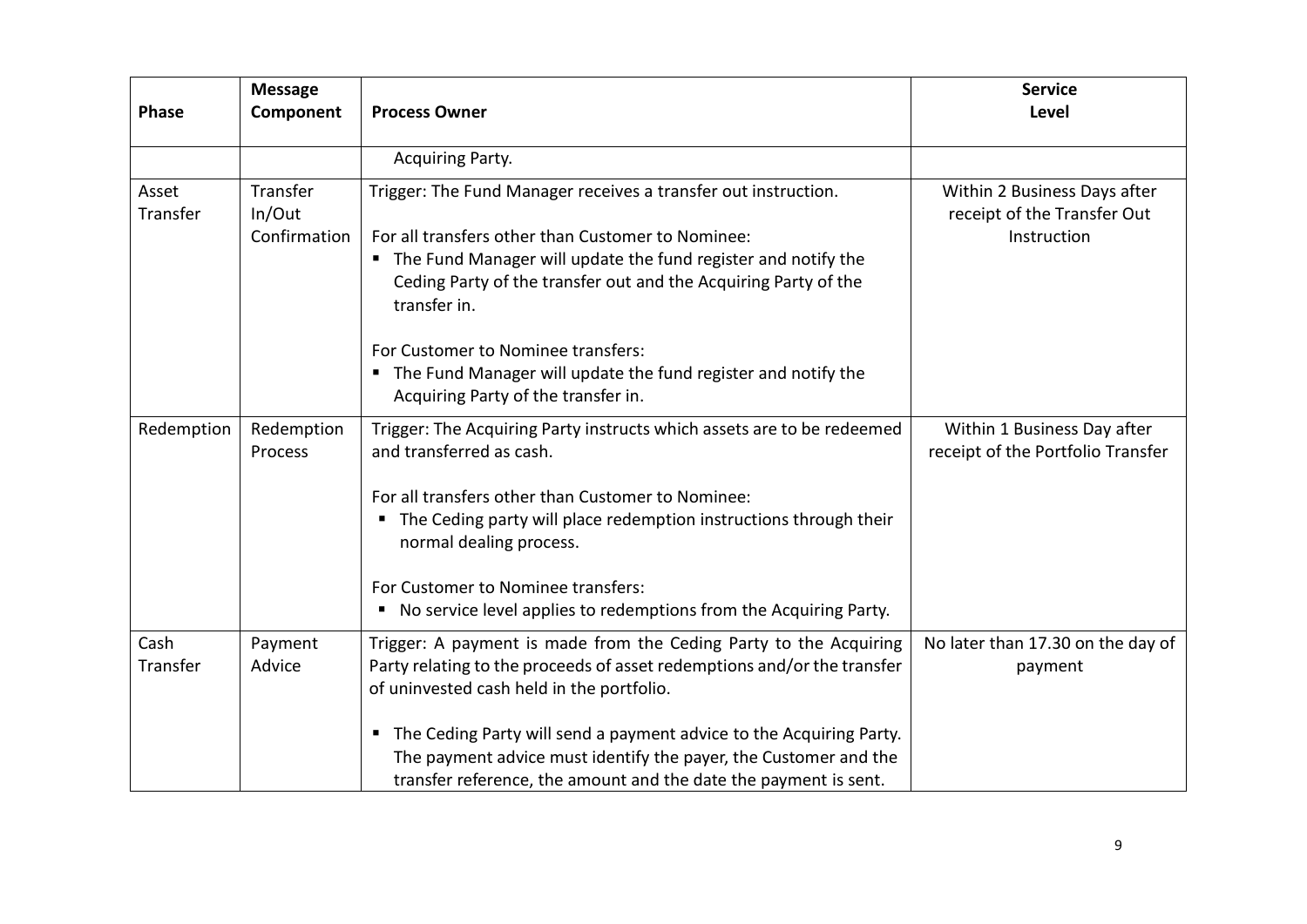| <b>Phase</b> | <b>Message</b><br>Component           | <b>Process Owner</b>                                                                                                                                                                                                                                                                                                                                                                                                                                                                              | <b>Service</b><br>Level                                                                                                                                                                                                        |
|--------------|---------------------------------------|---------------------------------------------------------------------------------------------------------------------------------------------------------------------------------------------------------------------------------------------------------------------------------------------------------------------------------------------------------------------------------------------------------------------------------------------------------------------------------------------------|--------------------------------------------------------------------------------------------------------------------------------------------------------------------------------------------------------------------------------|
|              |                                       | Multiple payments may be made dependant on the settlement<br>Е<br>cycle of the underlying assets. Conversely, payments relating to<br>uninvested cash and multiple asset redemptions may be combined<br>into a single payment.<br>No service level is defined within TeX for the timing of payments made<br>by the Ceding Party.                                                                                                                                                                  |                                                                                                                                                                                                                                |
| Completion   | Transfer<br><b>Status</b><br>Complete | Trigger: The Ceding Party has confirmed all asset transfers (i.e.<br>received all Transfer Out Confirmations or, for Fund Manager to<br>Nominee transfers, sent all Transfer In Confirmations) and sent the<br>last Payment Advice.<br>For all transfers other than Customer to Nominee and Nominee to<br>Customer (commencing from asset transfer):<br>The Ceding Party will issue a final notification to confirm to the<br>٠<br>Acquiring Party that all transfers have been completed and all | Within 1 Business Day after:<br>receipt of all Transfer Out<br>i)<br>Confirmations, or for Fund<br>Manager to Nominee<br>transfers, sending all Transfer<br>In Confirmations; and<br>sending the last Payment<br>ii)<br>Advice |
|              |                                       | redemption proceeds and uninvested cash has been remitted.<br>For Customer to Nominee transfers and Nominee to Customer<br>(commencing from asset transfer):<br>No service level applies to transfer complete notifications from the<br>п<br><b>Acquiring Party</b>                                                                                                                                                                                                                               |                                                                                                                                                                                                                                |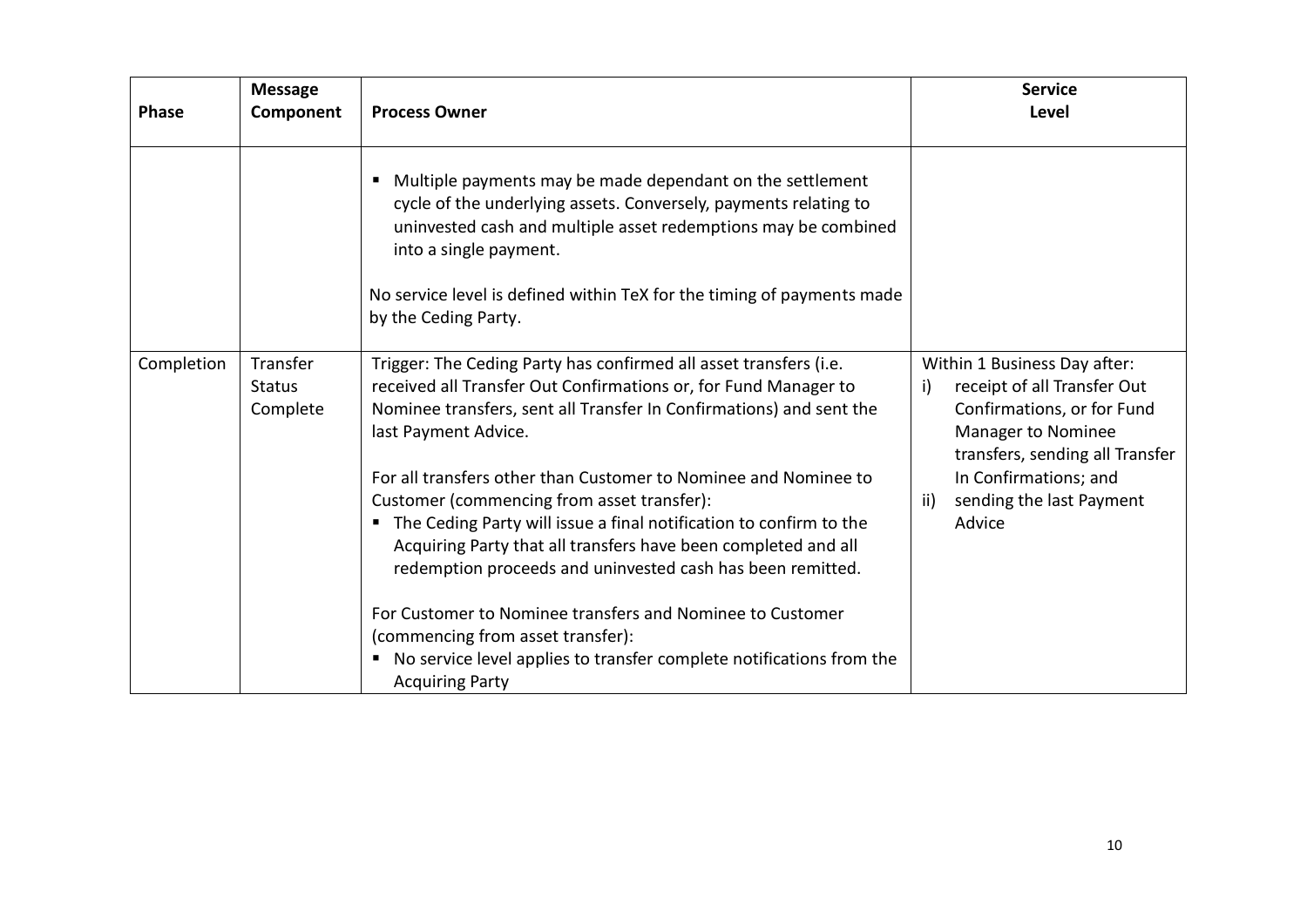## <span id="page-10-0"></span>**5. Exception Handling**

- 5.1. Where a Participant receives a request that cannot be processed (for instance due to invalid customer details), a reject notification should be issued to the sending party within the stated service level.
- 5.2. Where a Participany receives a request that cannot be processed within the service level due to one of the exception cases listed below, a delay notification should be issued to the sending party within the stated service level. Delay notifications may only be used for the exception cases listed below.
- 5.3. The following (which are explained further in section [15\)](#page-16-0) are exceptions to normal processes that do not fit completely into the processes in sectio[n 4](#page-7-0) above and/or which cannot be completed within the timescales in section [4:](#page-7-0)
	- In-flight transactions
	- Residual income
	- Bulk transfers
	- Cancellation/Cooling-off period reversal
	- Exit fee handling
	- Client authorisation
	- Pending conversions
- 5.4. The principles to be followed for in-flight transactions, residual income and bulk transfers are that: (i) discussions will be held between the Participants and agreement reached on how the Transfer will be handled, (ii) the UKETRG messages should be (but are not required to be) used to implement what was agreed, and (iii) the Service Levels will then apply unless the Participants agree to the contrary. Where the exception handling process is to be initiated, or has already been agreed, by the Participants the Ceding Party must acknowledge receipt of a Portfolio Transfer Request in accordance with the Service Levels.
- 5.5. Illustrative examples are shown in the Guidance Notes in section [15](#page-16-0) below. Section [15](#page-16-0) also sets out guidance on cancellation/cooling-off period reversals.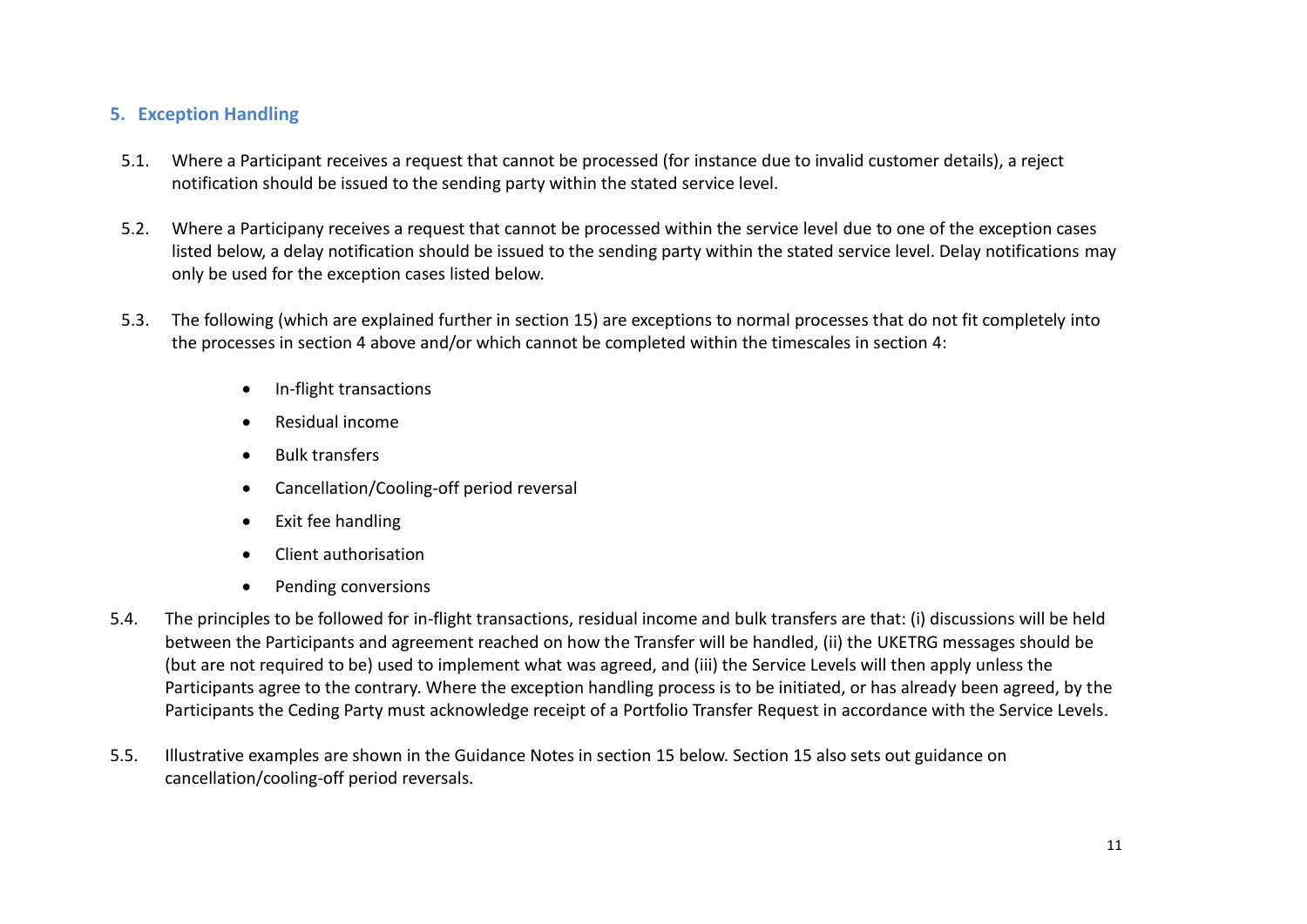## <span id="page-11-0"></span>**6. TeX Register data**

TeX Members firms are required to add and maintain certain data items on the TeX Register. This section details those data items and whether they are mandatory (M) or optional (O) for inclusion on the TeX register.

- Market practice version supported; choice of: V1 or Current (use of either assumes current iteration of the version) (M)
- Name, Email address and contact number for your Transfers processing team for initial enquiries (M)
- Name, Email address and contact number for your first escalation point for escalated enquiries (M)
- Name, Email address and contact number for your second (and final) escalation point for escalated enquiries prior to escalation to TeX (M)
- Confirmation that you do or don't use electronic messaging (M)
- EEA or FCA reference number (M)
- Brand (M)
- Entity Name (M)
- Do you have CREST settlement; Yes/No? (M)
- BIC & DN Only to be populated if using electronic messaging ((M) if using electronic messaging)
- Electronic transfer restrictions e.g. Only beta ISA or Not beta ISA ((M) If using Electronic messaging)
- Pension declaration ((M) for Pension members): The type of declaration your clients complete for a transfer in and the type/s you accept for a transfer out; choice of: TeX, Origo, TeX & Origo or None
- Products supported For Transfers in and transfers out; choice of; S&S ISA, CASH ISA, JISA, GIA and Pension. (O)
- Rejection Issues Details of any issues that will cause a rejection (O)
- Account Number Format (M)
- Transfer Process Extra Any additional information to aid successful transfer (O)

n.b. The TeX member is responsible for all details stated on the TeX Register and these must be current and up to date**.**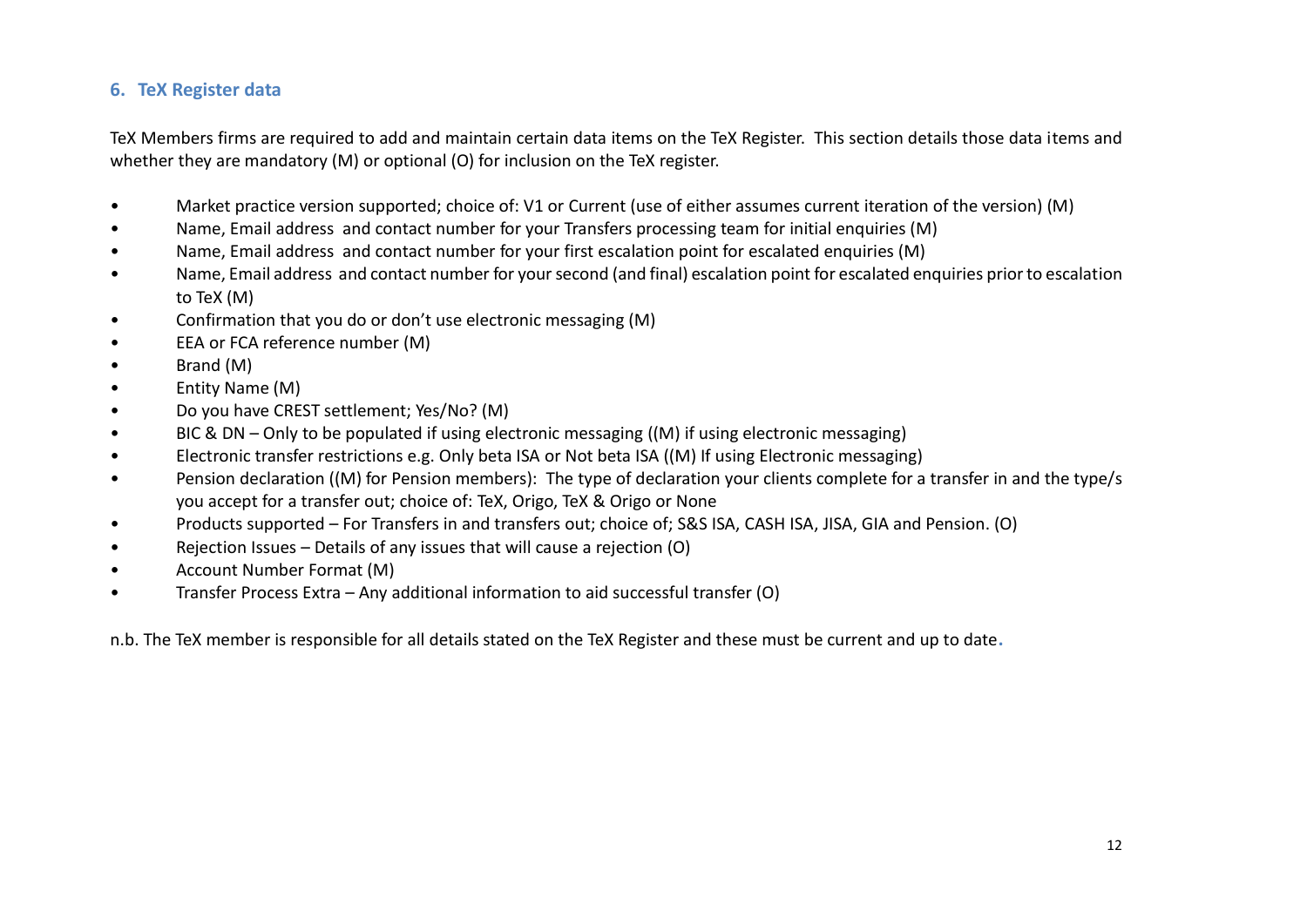## **7. Changes to the Service Level Agreement**

Proposed changes to this document will be advised to the Board by a TeX SLA Advisory Council to be established under the Articles of Association. Changes to this document will be made in accordance with the change control process set out in the Bylaws.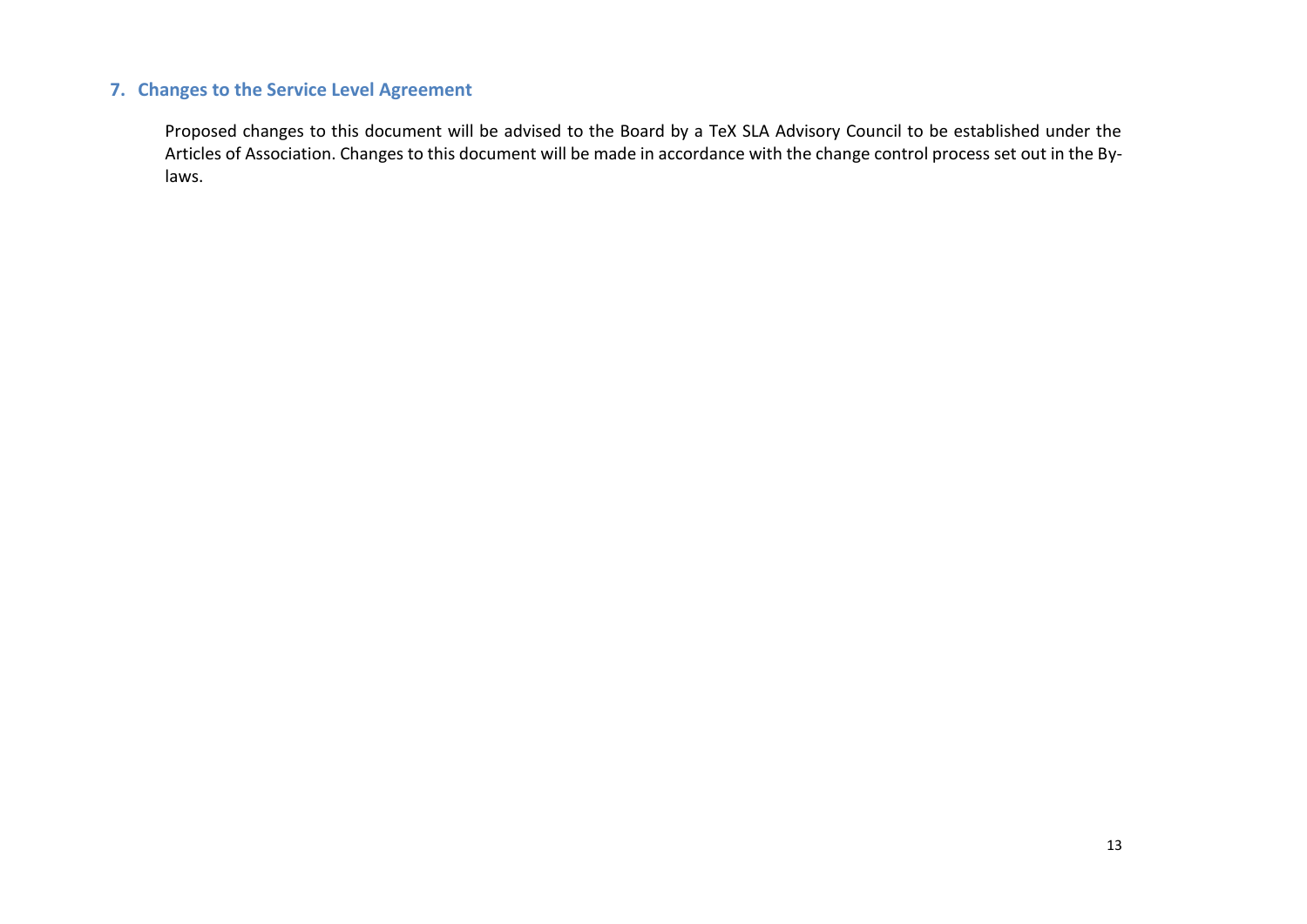## **8. Statement of Objective**

The objective of this document is to specify Participant responses and turnaround standards, for a common set of portfolio transfer messages and re-registration scenarios prepared by the UK Funds Market Practice Group (UKETRG) and to provide the operational detail for obligations specified in the Contract Terms.

#### **9. Messaging Components**

- 9.1. The UKETRG market practice for portfolio transfer and re-registration outlines a number of scenarios for transfers between different parties. The scenarios from the UKETRG should be used, however many scenarios have common components and this SLA has been based on these individual components. For example, the scenarios for Fund Manager to Fund Manager, Fund Manager to Nominee and Customer to Nominee all use the same components, albeit with slightly different names.
- 9.2. Each scenario has been broken down into these standard message components, and for each of these message components that pass between two parties a service level has been specified.
- <span id="page-13-0"></span>9.3. Where in section [2.1](#page-5-2) it refers to messages being sent and received by clients of "the same system", this is not intended to be restricted to a single instance of a system and would capture messages sent between Participants using the same systems provider.

#### **10. Quality Standards**

1

10.1. Some standing data may be stored on the Register of Members as specified in the By-laws, particularly the electronic systems address of a Member. Some standing data may need to be stored by each Member, and this may include bank account details of transferring parties, settlement details and preferred payment methods<sup>1</sup>.

 $^1$ The final list of standing data and the split between the Register of Members and the systems of Members will be refined in the light of interoperability testing.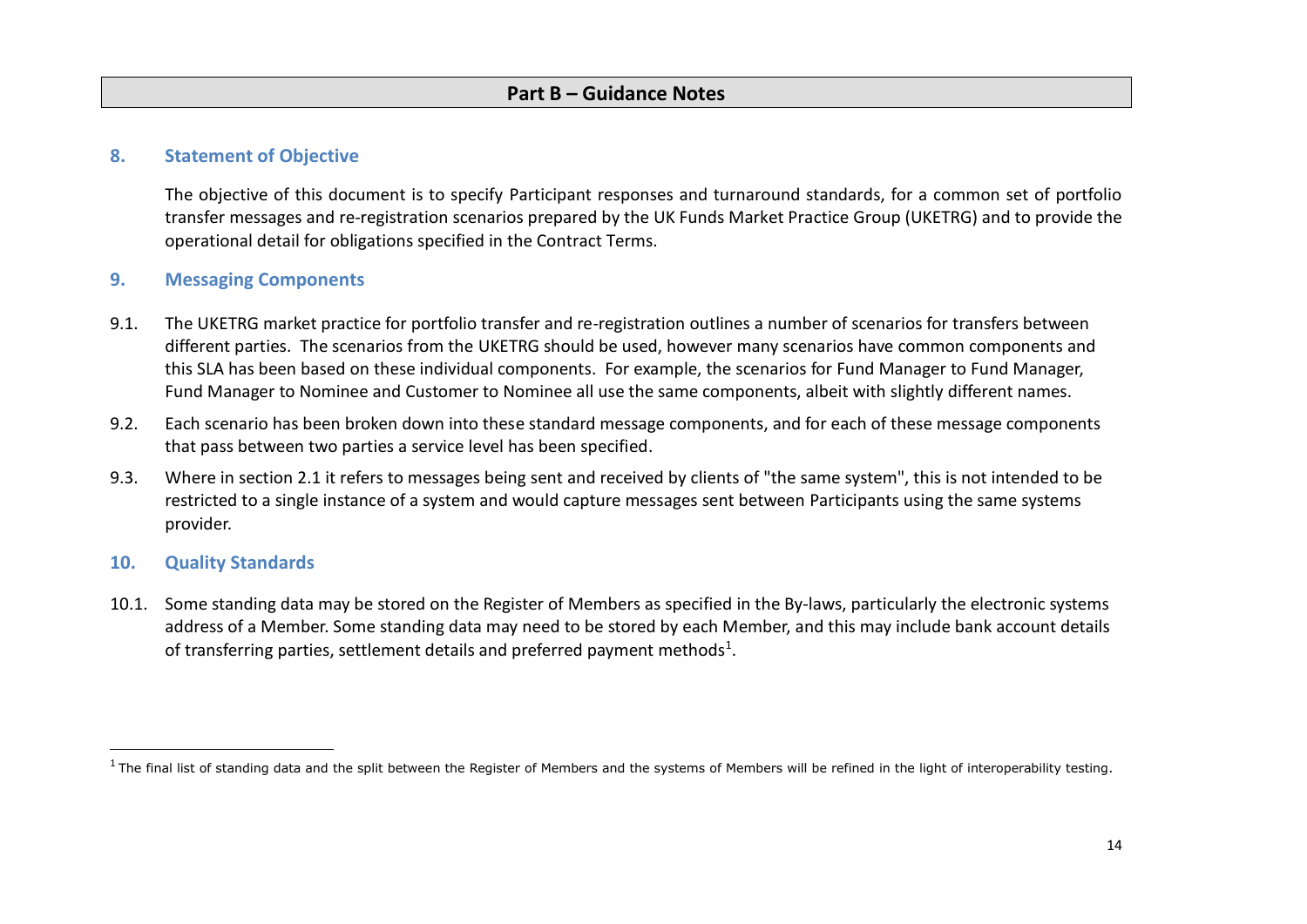- 10.2. For the purposes of Clause 3.2 of the Contract Terms, Members will be responsible for ensuring that networks used by their system providers have adequate security and have the ability to, and will, authenticate the source of the message. What is considered to be "adequate" is for each Member to decide in the context of its own risk tolerance, materiality thresholds and risk capital.
- 10.3. Rejection or error messages are to be returned within the same Service Level as that applicable to an acceptance or confirmation message for that particular component, and a status report must be returned with a reason for the rejection. The reasons for rejection of a transfer request or Discovery Message should be legitimate business reasons rather than an unwillingness to re-register or as a method of avoiding compliance with the Service Levels.

#### **11. Assumptions/Principles**

- 11.1. This SLA is focussed primarily on defining response and turnaround times for each message type.
- 11.2. All service levels must deliver a fair outcome for consumers whilst proving cost effective and achievable for participants.
- 11.3. It should be noted that the requirement to re-register within the FCA requirement of a "reasonable time" does not require that this is performed electronically and the Service Levels have been drafted to be inclusive rather than to exclude those Members who could not achieve electronic re-registration initially.
- 11.4. This SLA has been drafted to allow for overnight processing of a message received (e.g. a pricing cycle) where required. Again, this is felt more inclusive and attempts not to exclude Members who may not have system capabilities to respond more quickly.
- 11.5. It is expected that, as systems develop to support straight through and real-time processing, Service Levels will become significantly reduced. The process for changing the Service Levels is as noted in section [6.](#page-11-0)
- 11.6. Service standards should be applied to all 'standard' transfer requests, where accurate, authenticated and compliant message requests have been received.
- 11.7. Existing market practices for the operation of Group 1 and Group 2 Units will remain.
- 11.8. Fund Manager redemption settlements will continue to operate on a T+4 basis (or contractual settlement date or as required by appropriate regulation). All payments will be made to the ceding nominee as legal owners of the Units or, for Customer to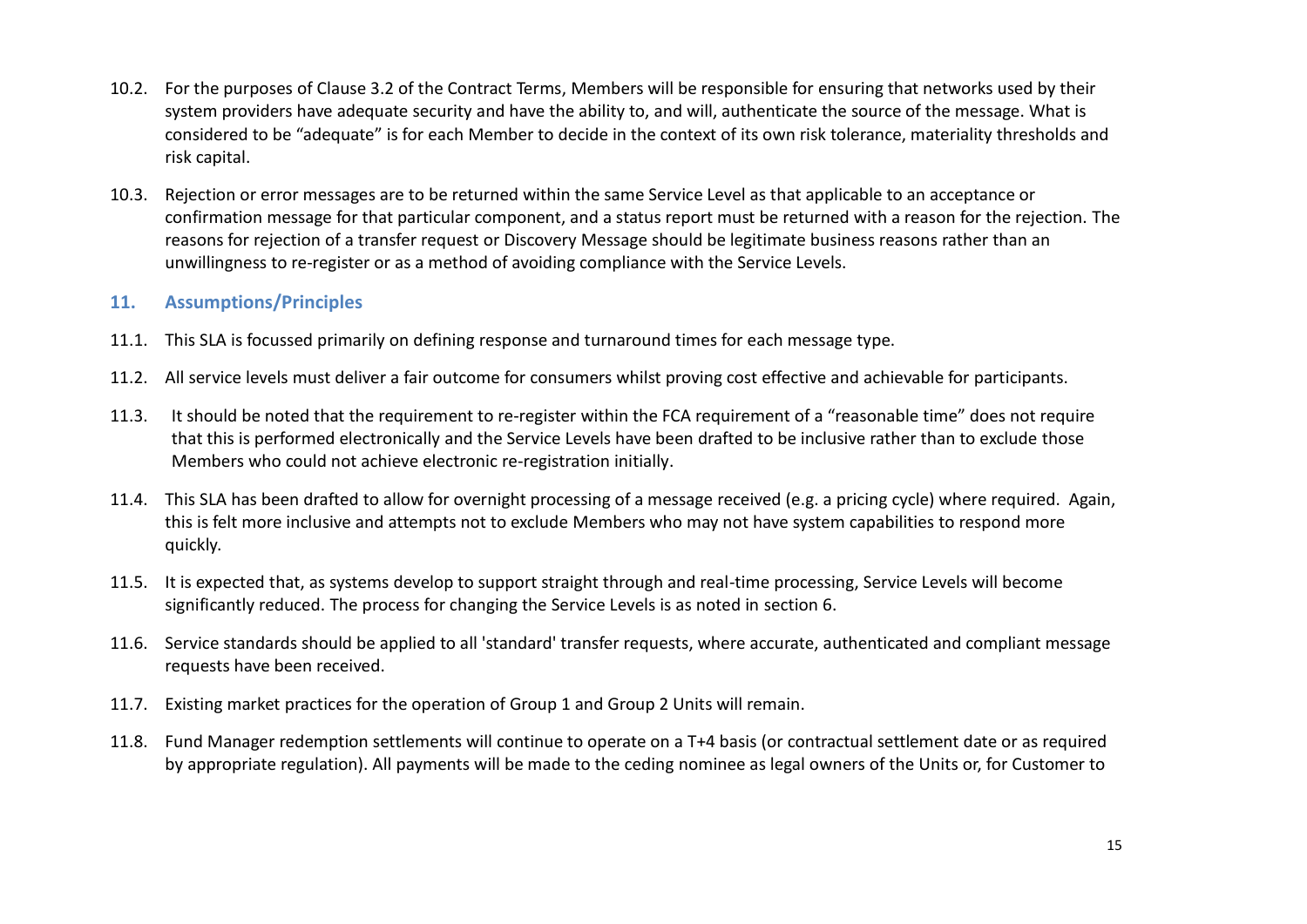Nominee transfers, to the acquiring party as agent of the Customer.

11.9. No future dated transfers will be supported. Confirmation timestamps should never be later than the point at which the associated confirmation message is sent.

#### **12. Monitoring of Standards**

- 12.1. Each Member is bound under the Contract Terms to comply with the service standard for each component as outlined in section [4.](#page-7-0)
- 12.2. Each Member will report management information to TeX as defined in the latest version of the Re-Registration MI document published on the TeX website.

#### **13. Service Level Illustration**

Illustrative examples of a transfer or transfers under this SLA will be posted to the TeX Website from time to time.

#### **14. Discovery and Completion Messages**

- 14.1. Discovery Messages (i.e. Information Request and Information Response)
	- 14.1.1. Discovery Messages are most likely to be used where acquiring nominees wish to confirm the asset holding data prior to initiating a transfer. Under the Contract Terms, each Participant is required to use Discovery Messages for legitimate purposes only and must only request data about an individual that it has the authority to request.
	- 14.1.2. Although Discovery Messages are not mandatory messages it is strongly recommended that they are used to support the Nominee to Nominee transfer process as they will assist with reconciliation and will minimise rejections. Where Discovery Messages are used the Service Level specified in section [4](#page-7-0) must be met.
	- 14.1.3. The Acquiring Party may choose to skip the Discovery stage and simply send a portfolio transfer request. This would however leave the Acquiring Party at risk if the asset data provided by the client wishing to transfer is inaccurate or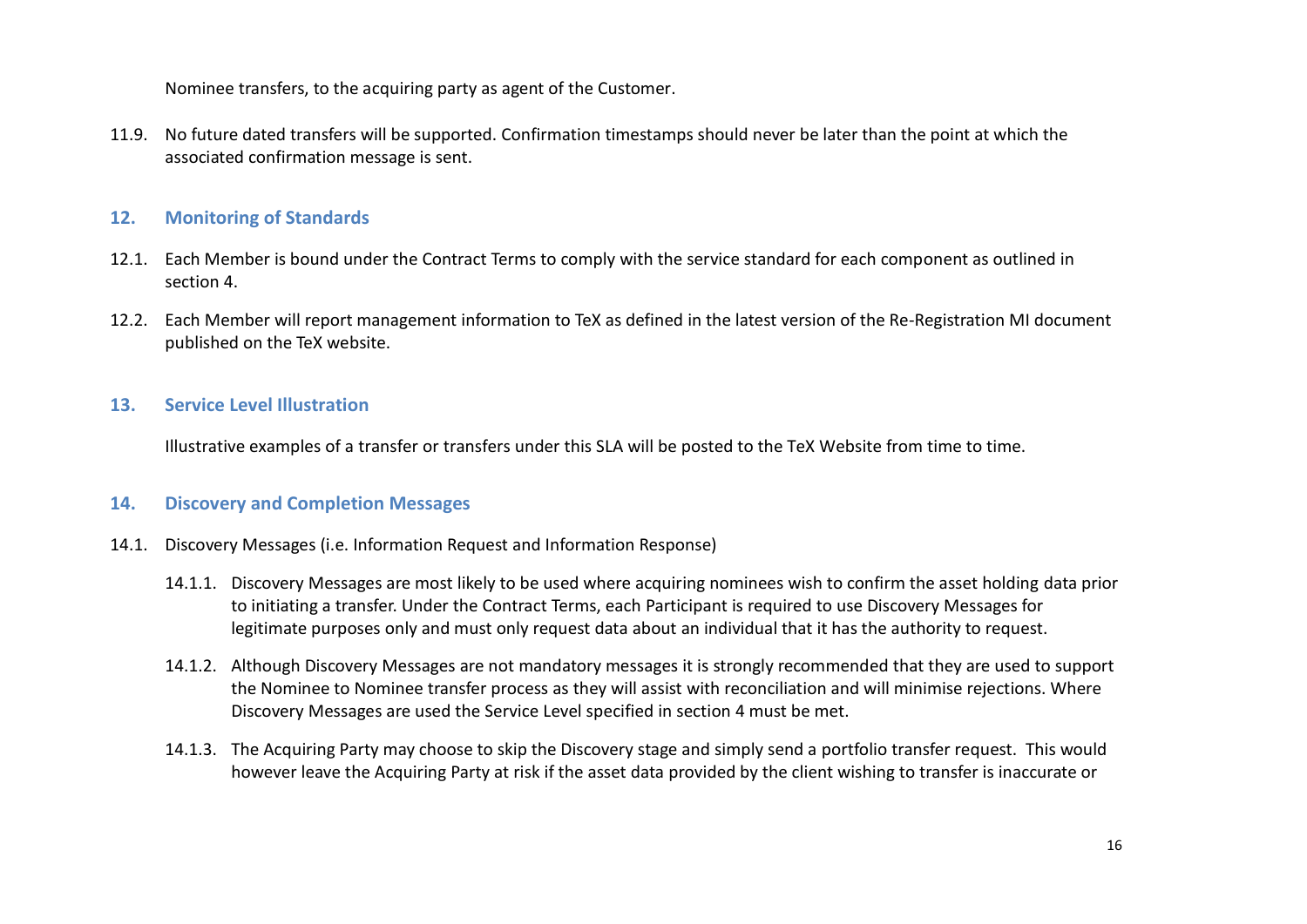incomplete.

- 14.1.4. If a Discovery Message is received from an Initiating Participant then the Non-Initiating Participant will respond within the specified Service Level without requesting additional information.
- 14.1.5. The Information Response message includes an indicative unit quantity. This field is solely for information purposes and the eventual units re-registered may be more or less. It should not be relied on for reconciliations.
- 14.2. Completion Messages

The Transfer Status Complete component is issued when the final asset or cash component has been completed from the original transfer request.

## <span id="page-16-0"></span>**15.Exception Handling**

15.1. While it is expected the Service Levels will be applied to all portfolio transfer activity, there may be times when the Participants decide to 'opt out' of some aspects. If the activity relates to one of the exceptions listed in section [5](#page-10-0) (Exception Handling), such as dealing with a bulk client portfolio transfer request, then the process in section [5](#page-10-0) will apply. If the Participants want to opt out of complying with the Service Levels in any other circumstance, this can only be done in accordance with the Contract Terms (which includes notifying TeX of the agreement to opt out within 2 Business Days).

#### 15.2.

- 15.3. In-flight transactions:
	- 15.3.1. This term is intended to cover such items as pending acquisitions and disposals. The formal definition is in the UKETRG guidance referred to in section [2.2.](#page-5-0)
	- 15.3.2. The Ceding Party will decide to accept the initial request in respect of those assets that can be transferred or indicate a pending transaction.
- 15.4. Residual Income:
	- 15.4.1. This term covers items arising after the despatch of a completion message, and may cover income and capital items (such as interest accrued, dividends in cash or in specie, partial redemptions, and partial capital distributions).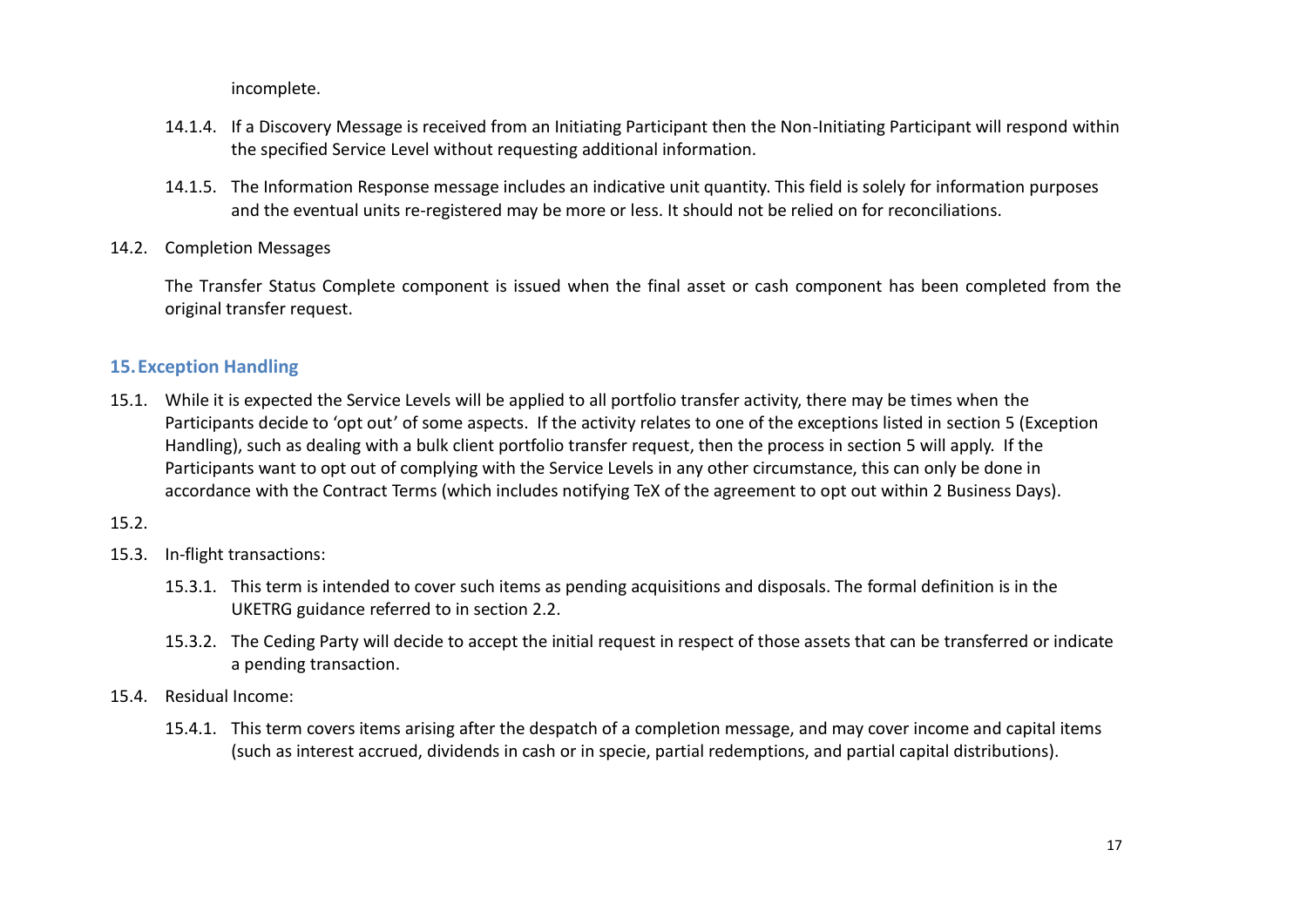- 15.4.2. How these will be treated should be determined by the Ceding Party implementing its policy for de minimis amounts.
- 15.4.3. Once the decision has been made the standard messages can be used to transfer the assets from the Ceding Party to the Acquiring Party and the Service Levels will then apply.
- 15.4.4. In some circumstances (e.g. a receipt of dividend and subsequently a receipt of a partial capital distribution) this cycle may have to be repeated several times.
- 15.5. Bulk Transfers:
	- 15.5.1. This term is used to distinguish between the transfer of a single client or portfolio and a book of business such as a bulk transfer of an adviser's clients.
	- 15.5.2. Bulk transfers are usually treated as projects by the adviser, the Ceding Party and the Acquiring Party, often with appropriate consultation, an agreed timetable, and sometimes with dedicated personnel. It is intended that this should continue in future.
	- 15.5.3. Once the timetable has been agreed between all parties, the UKETRG messages may (but are not required to) be used to implement the agreement, in which case the Service Levels will apply unless different timescales are agreed between the Participants.
- 15.6. Cancellation/Cooling-off period reversal:
	- 15.6.1. This refers to the situation where the Customer exercises his cooling-off right (i.e. exercises his statutory cancellation right during the prescribed cooling-off period) in relation to a product or investment after a Transfer has been instructed and the transaction needs to be reversed.
	- 15.6.2. These are expected to occur infrequently but will require a new transfer event.
	- 15.6.3. How the reversal will be treated should be determined by agreement between the Participants, and the UKETRG messages may (but are not required to) be used. If the Participants agree to use the UKETRG messages, the reversal should be initiated as a new Transfer by the Acquiring Party - the Ceding Party from the original Transfer - using a Portfolio Transfer Request. The Service Levels will apply unless different timescales are agreed between the Participants.